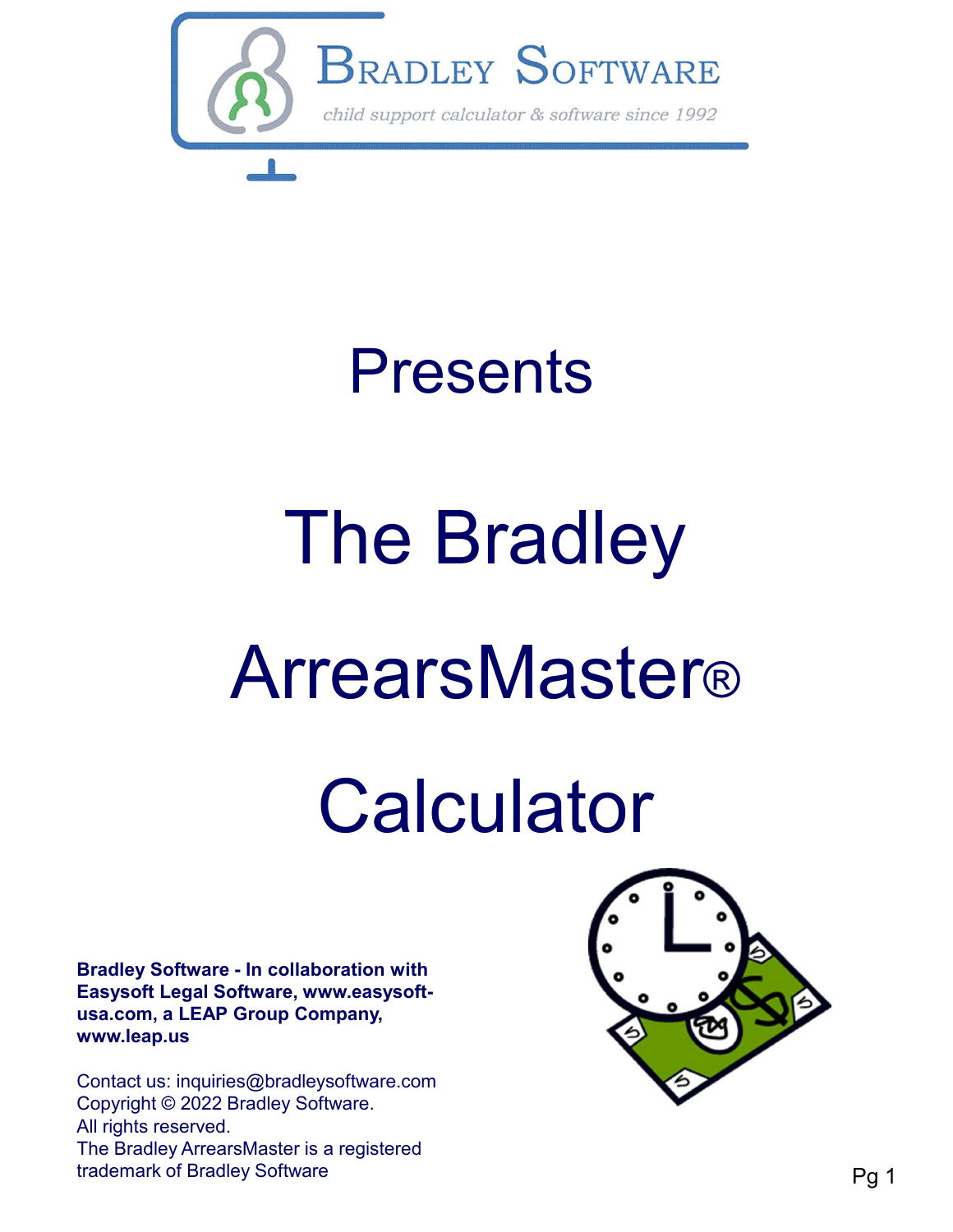

## The Bradley ArrearsMaster® Calculator

**band alimony (Soff TWARE**<br> **and alimony calculator & software since 1992**<br> **he Bradley ArrearsMaster® Calculator**<br>
All too often, an important component is overlooked in<br>
collecting unpaid support obligations for child su BRADLEY SOFTWARE<br>
The Bradley ArrearsMaster® Calculator<br>
All too often, an important component is overlooked in<br>
collecting unpaid support obligations for child support<br>
and alimony (spousal maintenance). That component is **EXAMPLE 1 SOOF TWIKE**<br>
Child support calculator & software since 1992<br>
The Bradley ArrearsMaster® Calculator<br>
All too often, an important component is overlooked in<br>
collecting unpaid support obligations for child support The Bradley ArrearsMaster® Calculator<br>
All too often, an important component is overlooked in<br>
collecting unpaid support obligations for child support<br>
and alimony (spousal maintenance). That component is<br>
the interest whi The Bradley ArrearsMaster® Calculator<br>
All too often, an important component is overlooked in<br>
collecting unpaid support obligations for child support<br>
and alimony (spousal maintenance). That component is<br>
the interest whi The Bradley ArrearsMaster® Calculator<br>
All too often, an important component is overlooked in<br>
collecting unpaid support obligations for child support<br>
and alimony (spousal maintenance). That component is<br>
the interest whi The Braciley Affred Sividater® Odiculater<br>and loo often, an important component is overlooked in<br>collecting unpaid support obligations for child support<br>and alimony (spousal maintenance). That component is<br>the interest whi All too often, an important component is overlooked in collecting unpaid support obligations for child support and alimony (spousal maintenance). That component is the interest which is automatically earned on every suppor

Arrears which are important component is overlooked in<br>collecting unpaid support obligations for child support<br>and alimony (spousal maintenance). That component is<br>the interest which is automatically earned on every<br>suppor collecting unpaid support obilgations for critic support<br>and alimony (spousal maintenance). That component is<br>the interest which is automatically earned on every<br>support payment which is not fully paid on time!<br>Overlooked

and annony (spousar manuerance). That component is<br>the interest which is automatically earned on every<br>support payment which is not fully paid on time!<br>Overlooked interest often forms a substantial part of the<br>total amount The Interest which is automatically earlied on every<br>support payment which is not fully paid on time!<br>Overlooked interest often forms a substantial part of the<br>total amount due. This is particularly true in states (like<br>Ka support payment which is not tany paid on time!<br>Overlooked interest often forms a substantial part of the<br>total amount due. This is particularly true in states (like<br>Kansas) where support payments are first applied to the<br> Overlooked interest often forms a substantial part of the<br>total amount due. This is particularly true in states (like<br>Kansas) where support payments are first applied to the<br>support due for the current month, then to unpai Overlooked linetest offer lorms a substantial part of the<br>total amount due. This is particularly true in states (like<br>Kansas) where support payments are first applied to the<br>support due for the current month, then to unpai following the month in the month in MO), and by the state of the current month, then to unpaid interest, and only then to unpaid support arrears.<br>The ArrearsMaster® program is constantly updated to reflect any changes in a Natisas) where support payments are inst applied to the<br>support due for the current month, then to unpaid<br>interest, and only then to unpaid support arrears.<br>The ArrearsMaster® program is constantly updated to<br>reflect any c support due for the current month, then to dip<br>interest, and only then to unpaid support arrears.<br>The ArrearsMaster® program is constantly updated<br>reflect any changes in applicable state interest rat<br>The interest rates app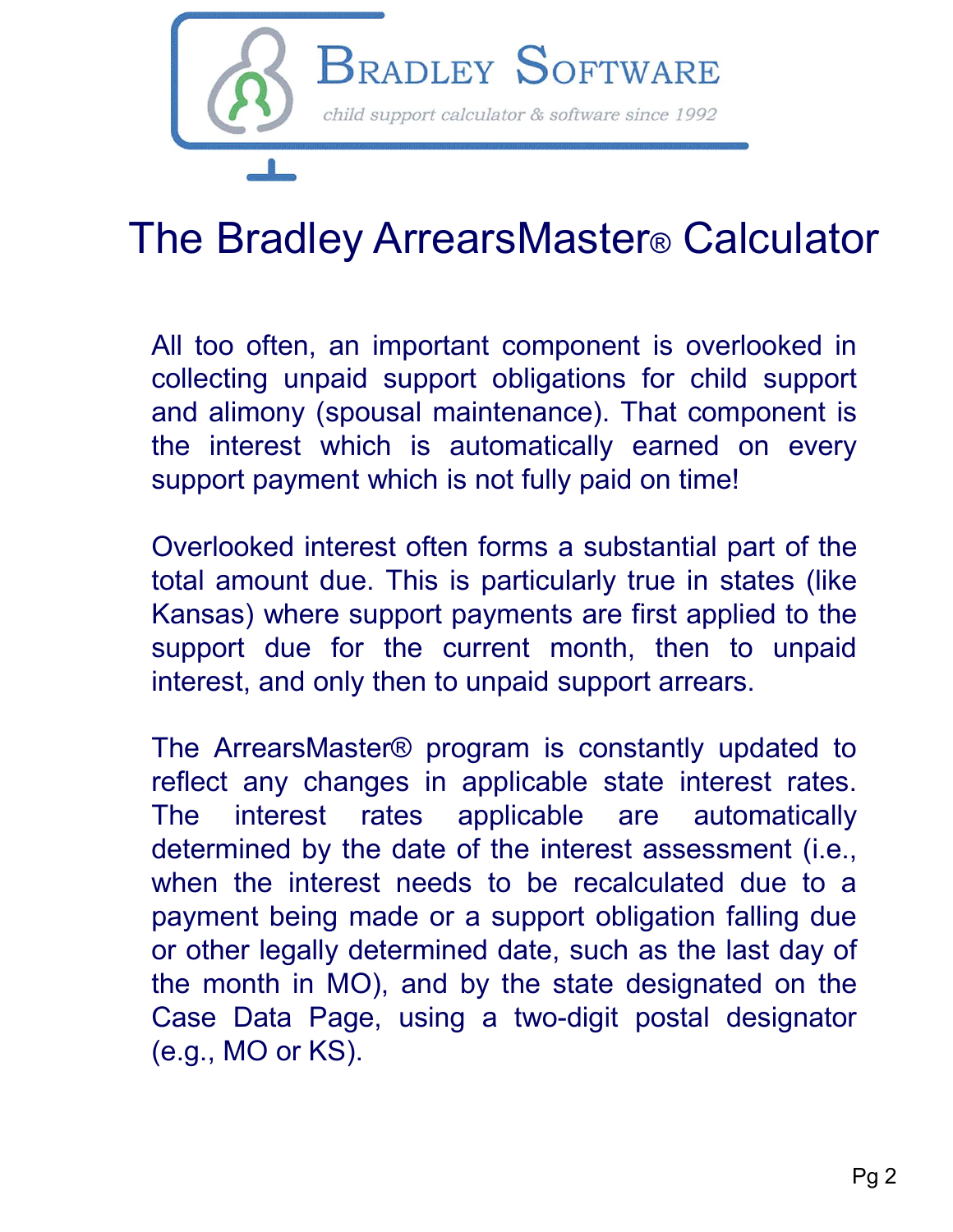

# A program tour

BRADLEY SOFTWARE<br>
A program tour<br>
The ArrearsMaster® Calculator, like all<br>
Bradley Software products, can be<br>
downloaded as "1-day Free Trial" from our<br>
website. Not some "crippled" demo, these<br>
programs are the full featu **EXADLEY SOFTWARE**<br>
A program tour<br>
The **ArrearsMaster® Calculator**, like all<br>
Bradley Software products, can be<br>
downloaded as "1-day Free Tial" from our<br>
website. Not some "crippled" demo, these<br>
programs are the full fe **Program tour**<br> **A program tour**<br> **A program tour**<br>
The **ArrearsMaster® Calculator**, like all<br>
Bradley Software products, can be<br>
downloaded as "1-day Free Trial" from our<br>
website. Not some "crippled" demo, these<br>
program **A program tour**<br>The **ArrearsMaster® Calculator**, like all<br>Bradley Software products, can be<br>downloaded as "1-day Free Trial" from our<br>website. Not some "crippled" demo, these<br>programs are the full featured working<br>version **Example 18 A program tour**<br>The **ArrearsMaster® Calculator**, like all<br>Bradley Software products, can be<br>downloaded as "1-day Free Trial" from our<br>website. Not some "crippled" demo, these<br>programs are the full featured work A program tour<br>The **ArrearsMaster® Calculator**, like all<br>Bradley Software products, can be<br>downloaded as "1-day Free Trial" from our<br>website. Not some "crippled" demo, these<br>programs are the full featured working<br>versions. The **ArrearsMaster® Calculator**, like all<br>Bradley Software products, can be<br>downloaded as "1-day Free Trial" from our<br>website. Not some "crippled" demo, these<br>programs are the full featured working<br>versions. Our "free tria The **ArrearsMaster® Calculator**, like all<br>Bradley Software products, can be<br>downloaded as "1-day Free Trial" from our<br>website. Not some "crippled" demo, these<br>programs are the full featured working<br>versions. Our "free tria The **ArrearsMaster® Calculator**, like all<br>Bradley Software products, can be<br>downloaded as "1-day Free Trial" from our<br>website. Not some "crippled" demo, these<br>programs are the full featured working<br>versions. Our "free tria The **Arleal smaster® Calculator**, like all<br>Bradley Software products, can be<br>downloaded as "1-day Free Trial" from our<br>website. Not some "crippled" demo, these<br>programs are the full featured working<br>versions. Our "free tri downloaded as T-day Free That Holm our<br>website. Not some "crippled" demo, these<br>programs are the full featured working<br>versions. Our "free trial" concept provides a<br>way for you to see how the program works<br>before purchasin

website. Not some crippled demo, these<br>programs are the full featured working<br>versions. Our "free trial" concept provides a<br>way for you to see how the program works<br>before purchasing.<br>To give you a little of a preview, how programs are the full featured working<br>versions. Our "free trial" concept provides a<br>way for you to see how the program works<br>before purchasing.<br>To give you a little of a preview, however, the<br>following pages will provide versions. Our life that concept provides a<br>way for you to see how the program works<br>before purchasing.<br>To give you a little of a preview, however, the<br>following pages will provide a preview of<br>how easy the program is to ru Way for you to see now the program works<br>before purchasing.<br>To give you a little of a preview, however, the<br>following pages will provide a preview of<br>how easy the program is to run and yet how<br>flexible it is.<br>The following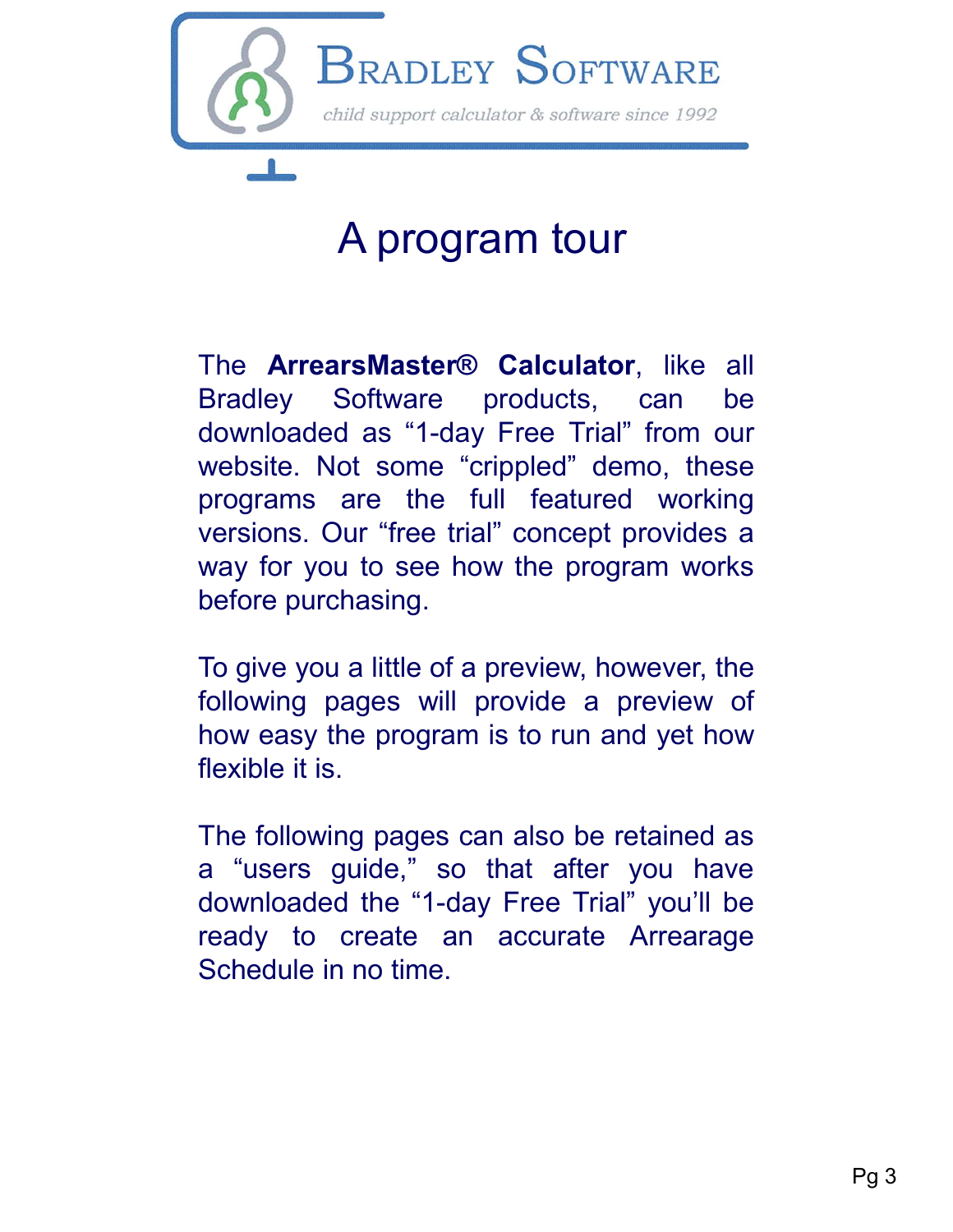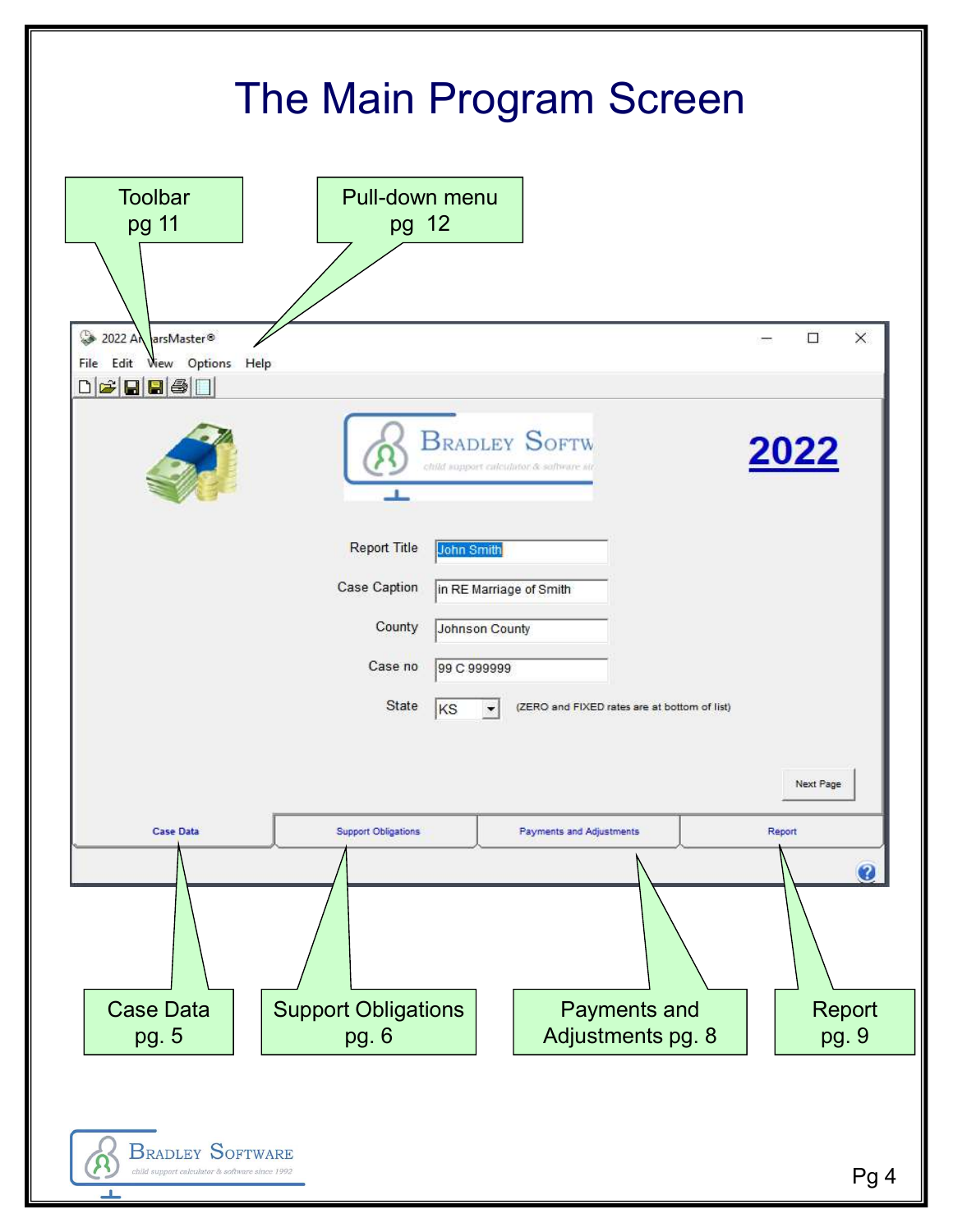## Case Data Tab

When the program starts the Case Data page is presented. The Case Data page allow entry of court and case general information.

| 2022 ArrearsMaster®                                                                                                                            |                            |                         |                                                                   |        | $\Box$    | $\times$ |
|------------------------------------------------------------------------------------------------------------------------------------------------|----------------------------|-------------------------|-------------------------------------------------------------------|--------|-----------|----------|
| Edit View Options Help<br>File                                                                                                                 |                            |                         |                                                                   |        |           |          |
| $\begin{array}{c} \text{or} \\ \text{or} \\ \text{or} \end{array} \begin{array}{ c c } \hline \text{or} \\ \text{or} \\ \text{or} \end{array}$ |                            |                         |                                                                   |        |           |          |
|                                                                                                                                                | -8                         |                         | <b>BRADLEY SOFTW</b><br>child support calculator & sufficure kit. |        | 2022      |          |
|                                                                                                                                                | <b>Report Title</b>        | John Smith              |                                                                   |        |           |          |
|                                                                                                                                                | Case Caption               | in RE Marriage of Smith |                                                                   |        |           |          |
|                                                                                                                                                | County                     | Johnson County          |                                                                   |        |           |          |
|                                                                                                                                                | Case no                    | 99 C 999999             |                                                                   |        |           |          |
|                                                                                                                                                | State                      | KS                      | (ZERO and FIXED rates are at bottom of list)                      |        |           |          |
|                                                                                                                                                |                            |                         |                                                                   |        |           |          |
|                                                                                                                                                |                            |                         |                                                                   |        | Next Page |          |
| <b>Case Data</b>                                                                                                                               | <b>Support Obligations</b> |                         | <b>Payments and Adjustments</b>                                   | Report |           |          |
|                                                                                                                                                |                            |                         |                                                                   |        |           | Ø        |

The Case Data page is also where the selection is made for which states' interest rules will be applied when calculating interest on the arrearage. For ZERO interest just select ZERO in the State field; or to use a fixed rate of your chosing, select FIXED as an interest rate and then key in the rate to use.

If no interest rate rules exist for a particular state a warning is presented. Bradley Software will implement interest rules for any state at no cost, just contact us and request it be added.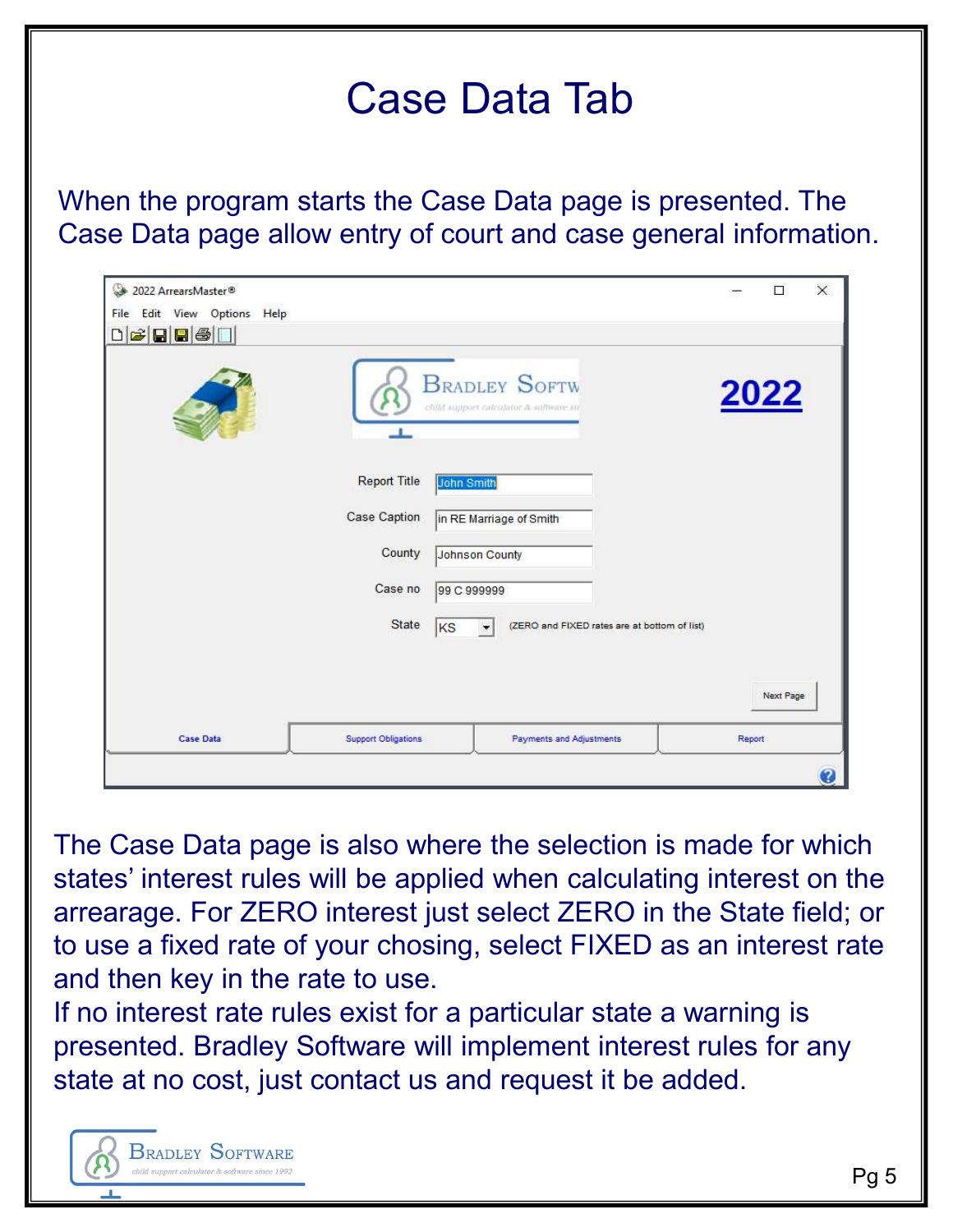# Support Obligations Tab

The Support Obligations tab is where you will enter information about obligation amounts due. The entries in the two grid areas can save immense amounts of time. Simply enter the starting date for a group of transactions, the amount, and the frequency. The frequency is then used to generate transactions on the chosen frequency. One row can generate many transactions in the report, saving you time and effort.

The Beginning Date, Calculate Interest through, Balance Forward and Interest Forward are used to set up the criteria for which the report is based.

|               | <b>Beginning Date</b><br><b>Balance Forward</b>                                                          | $1/1/201$ $\times$ | 0.00 | Calculate Interest Through                                  | <b>Interest Forward</b> | 19/2022<br>$\ddotmark$<br>0.00 |             |           |
|---------------|----------------------------------------------------------------------------------------------------------|--------------------|------|-------------------------------------------------------------|-------------------------|--------------------------------|-------------|-----------|
|               | <b>Child Support</b>                                                                                     |                    |      | <b>Medical Support Order</b>                                |                         |                                | Maintenance |           |
| Date          | Amount                                                                                                   | Frequency          | Date | Amount                                                      | Frequency               | Date                           | Amount      | Frequency |
| 5/9/1996      | 200.00                                                                                                   | Monthly            |      |                                                             |                         | 5/9/1996                       | 550.00      | Monthly   |
| 5/9/2010      | 200.00                                                                                                   | Monthly            |      |                                                             |                         |                                |             |           |
|               |                                                                                                          |                    | Date | <b>Dental Support Order</b><br>Amount                       | Frequency               |                                |             |           |
|               |                                                                                                          |                    |      |                                                             |                         |                                |             |           |
| Instructions: |                                                                                                          |                    |      | To delete/clear a row - RIGHT Click on a cell in the row to |                         | Sort                           |             | Next Page |
|               | Press ENTER to move to the NEXT cell in the Grid<br>To add a row - Press ENTER while in the bottom right |                    |      | To MOVE to the next grid press the TAB key                  |                         |                                |             |           |

The SORT button sorts the entered transactions by date and remove any incomplete transactions.

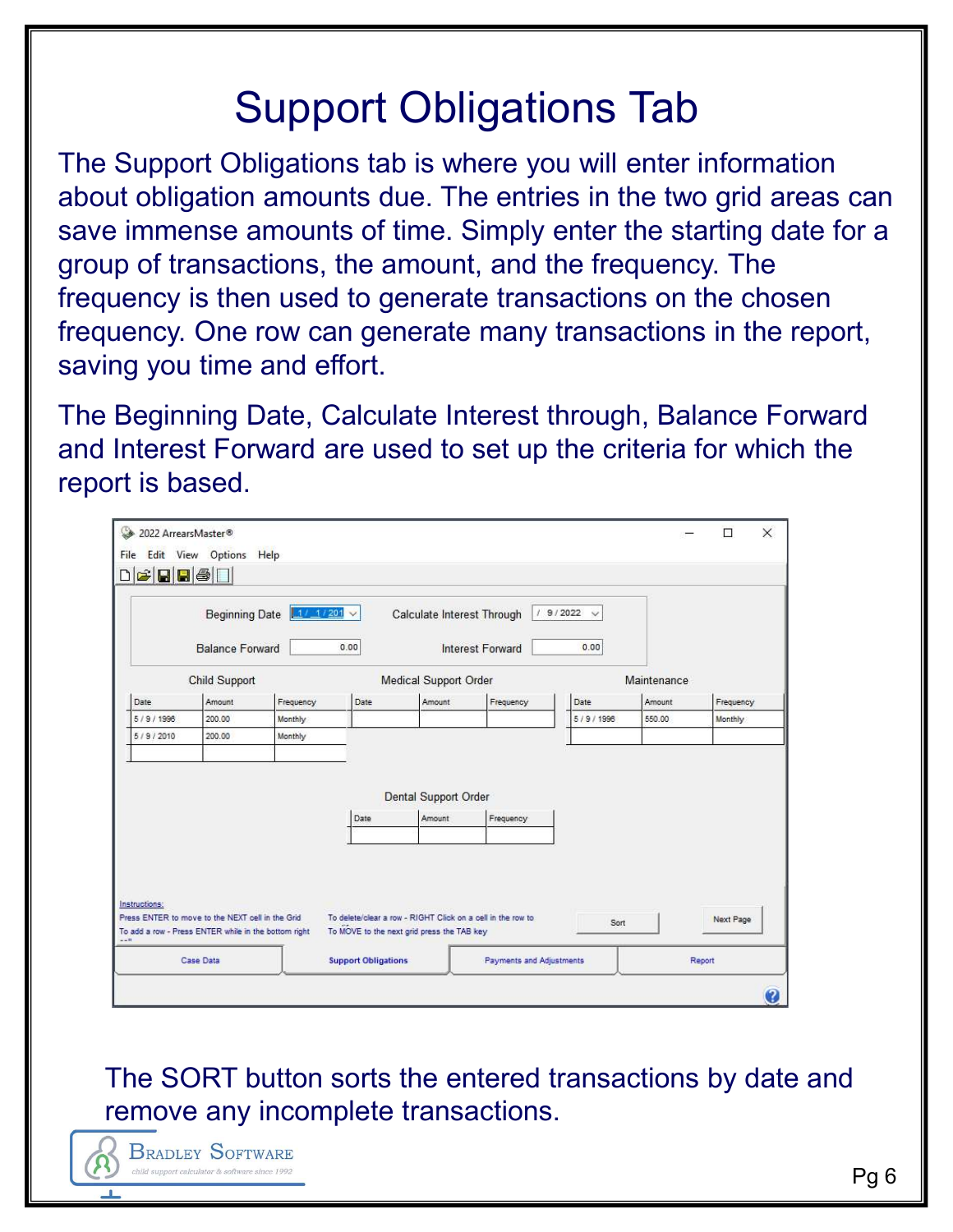# Understanding Transaction Frequency

|            | Child Support |                                                          |
|------------|---------------|----------------------------------------------------------|
| Date       | Amount        | Frequency                                                |
| 04/01/1998 | 380           | Monthly                                                  |
| 04/01/2002 | 765           | Monthly                                                  |
| 07/28/2004 | 0             | End-Date                                                 |
|            |               | Weekly<br>Bi-weekly<br>Monthly<br>Semi-monthly<br>Single |
|            |               | End-Date                                                 |

The Frequency column is used to generate a group of transactions for a particular underlying order.

We have found this to be a powerful time saver and productivity tool.

In the above example, the top row contains a judgement that begins on 04/01/1998 for \$380 per month. When the report runs the report will contain 48 transactions, each for \$380 on the 1st of every month between 04/01/1998 and 04/01/2002. The last transaction of \$380 will occur on 03/01/2002, the monthly obligation just prior to the occurrence of the next underlying order, which begins on 04/01/2002. Fingle<br>
• Powerful time saver and<br>
• Powerful time saver and<br>
• Poductivity tool.<br>
• 4/01/1998 for \$380 per month. When the report runs the repor<br>
contain 48 transactions, each for \$380 on the 1st of every mon<br>
• een 04/01 • above example, the top row contains a judgement that begins<br>
4/01/1998 for \$380 per month. When the report runs the report<br>
contain 48 transactions, each for \$380 on the 1st of every month<br>
reen 04/01/1998 and 04/01/2002 4/01/1996 101 \$300 per monthl. Wrien the report runs to<br>contain 48 transactions, each for \$380 on the 1st of eveen 04/01/1998 and 04/01/2002. The last transaction<br>occur on 03/01/2002, the monthly obligation just prior to<br>p veen 04/01/1998 and 04/01/2002. The last transaction of \$380<br>
occur on 03/01/2002, the monthly obligation just prior to the<br>
rrence of the next underlying order, which begins on<br>
1/2002.<br>
Frequency settings are:<br>
• <u>Weekly</u> becall of 03/01/2002, the monthly obilgation just prior<br>trence of the next underlying order, which begins on<br>1/2002.<br>Frequency settings are:<br>• Weekly - one every 7 days (52 times per year)<br>• Bi-weekly - every two weeks on

The Frequency settings are:

- 
- (26 times per year) 1/2002.<br>
Frequency settings are:<br>
• <u>Weekly</u> - one every 7 days (52 times per year)<br>
• <u>Bi-weekly</u> - every two weeks on the same day of the week<br>
(26 times per year)<br>
• <u>Monthly</u> - 12 times per year<br>
• <u>Semi-monthly</u> - two
- 
- 
- 
- underlying order.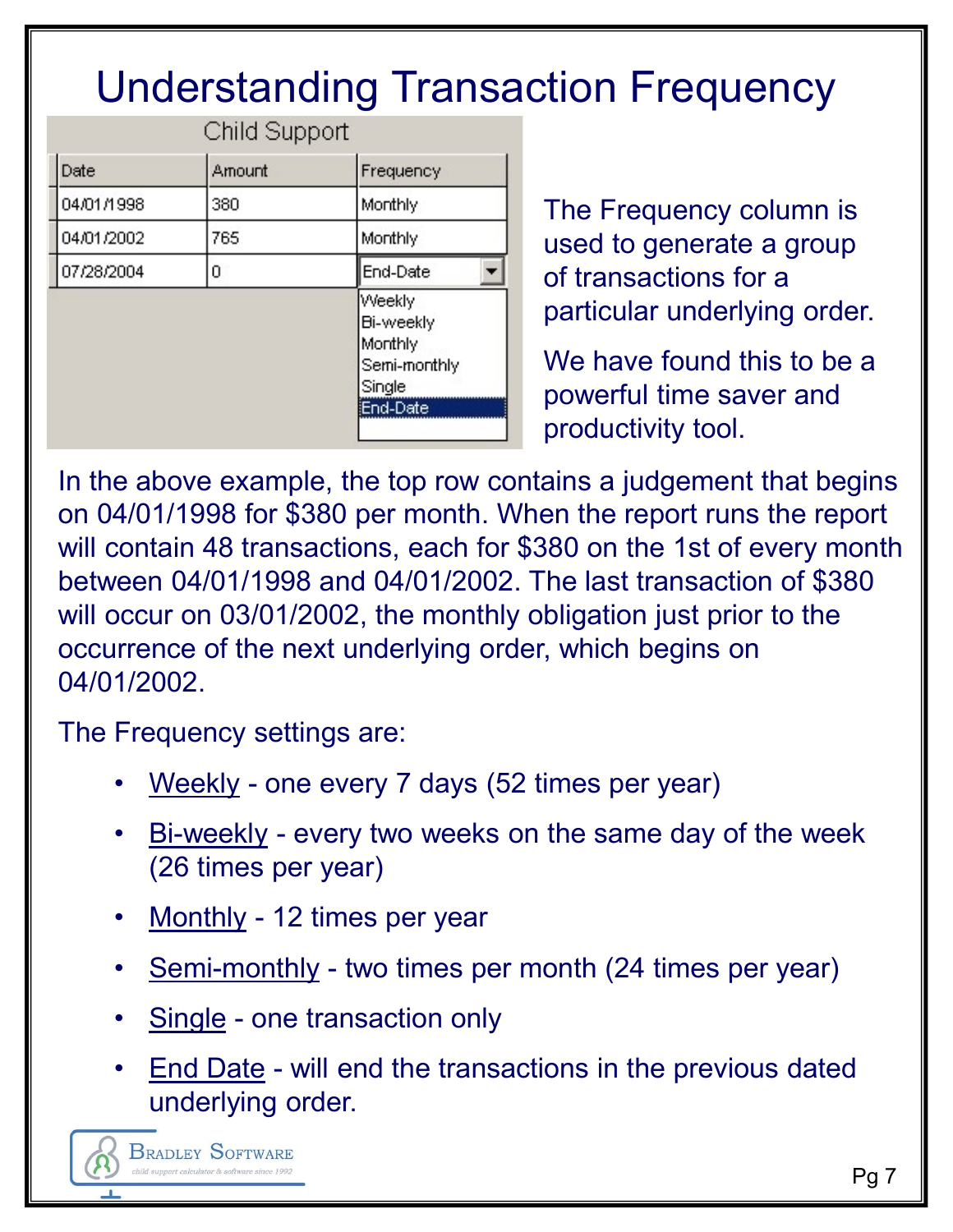# Payments and Adjustments Tab

The Payments and Adjustments tab is where you will enter all information about payments made. Each Individual payment or Adjustment must be individually entered. Regular Payments are applied usingthe same method as Obligations, using a transaction frequency to generate the schedule of payments.

|                                                                | Individual Payments |              |      | <b>Scheduled Payments</b> |               |                                                                                                          | Adjustments |                 |
|----------------------------------------------------------------|---------------------|--------------|------|---------------------------|---------------|----------------------------------------------------------------------------------------------------------|-------------|-----------------|
| Date                                                           | Amount              | ۸            | Date | Amount                    | Frequency     | Date                                                                                                     | Amount      | Adjustment Type |
| 6/28/2010                                                      | 512.00              |              |      |                           |               |                                                                                                          |             |                 |
| 7/1/2010                                                       | 512.00              |              |      |                           |               |                                                                                                          |             |                 |
| 8/3/2010                                                       | 512.00              |              |      |                           |               |                                                                                                          |             |                 |
| 9/1/2010                                                       | 512.00              |              |      |                           |               |                                                                                                          |             |                 |
| 10/1/2010                                                      | 512.00              |              |      |                           |               |                                                                                                          |             |                 |
| 11/1/2010                                                      | 512.00              |              |      |                           |               |                                                                                                          |             |                 |
| 12/1/2010                                                      | 512.00              |              |      |                           |               |                                                                                                          |             |                 |
| 12/30/2010                                                     | 512.00              |              |      |                           |               |                                                                                                          |             |                 |
| 2/3/2011                                                       | 512.00              |              |      |                           |               |                                                                                                          |             |                 |
|                                                                | 512.00              |              |      |                           |               |                                                                                                          |             |                 |
| 3/1/2011                                                       |                     |              |      |                           |               |                                                                                                          |             |                 |
| 4/1/2011                                                       | 512.00              |              |      |                           |               |                                                                                                          |             |                 |
| 4/29/2011                                                      | 512.00              |              |      |                           |               |                                                                                                          |             |                 |
|                                                                |                     |              |      |                           |               |                                                                                                          |             |                 |
|                                                                | Import Payments     |              |      |                           | Instructions: |                                                                                                          |             |                 |
| Individual Payments<br>Generate Payments<br>Clear All Payments |                     | $\mathbf{C}$ |      | Sort                      |               | Press ENTER to move to the NEXT cell in the Grid<br>To add a row - Press ENTER while in the bottom right |             | Next Page       |

The SORT button sorts the entered transactions by date and remove any incomplete transactions.

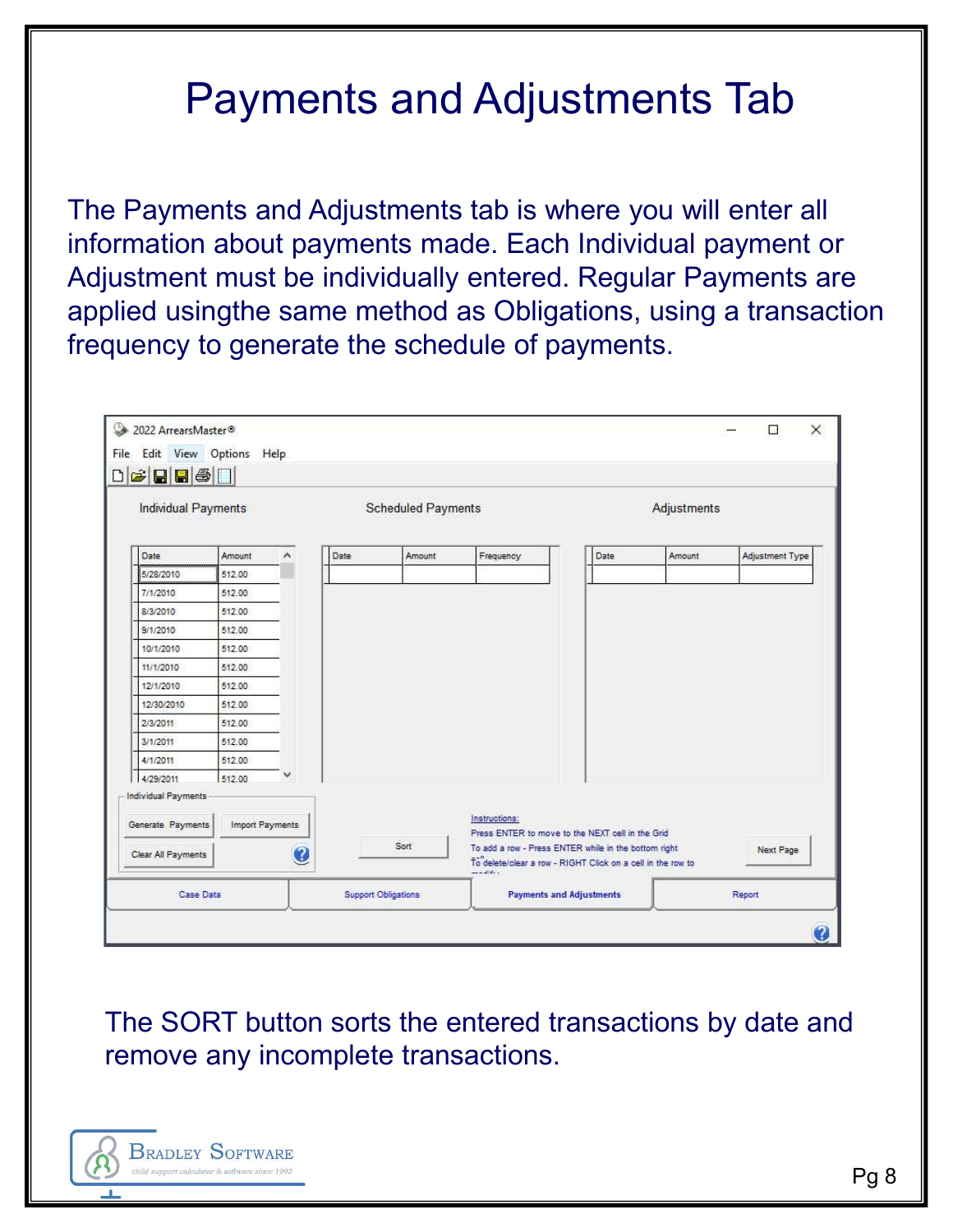# Report Tab

Generating an arrearage schedule is as easy as clicking on the report tab. All information is aggregated from the other tabs and placed in a report.

The column headings stay in view for easy review of the data. Zooming in or out is as easy as a left click (zoom in) or a right click (zoom out).

The report is WYSIWYG ( what you see is what you get). It is easy to review and make changes before printing.

The ZOOM icons are active when on the Report Tab.

 $\mathbf{a}$ 

|      |                                                                                                         | DGBB@DQ                                                             |                   |                      |                          |                        |                                                                                                |                                     |                        |                                 |              |                                                                   |                    |                                              |                            |                                  |
|------|---------------------------------------------------------------------------------------------------------|---------------------------------------------------------------------|-------------------|----------------------|--------------------------|------------------------|------------------------------------------------------------------------------------------------|-------------------------------------|------------------------|---------------------------------|--------------|-------------------------------------------------------------------|--------------------|----------------------------------------------|----------------------------|----------------------------------|
|      | KS interest rates have been applied.<br>C Copyright 2018 Bradley Software LLC - www.bradleysoftware.com | John Smith<br>in RE Marriage of Smith<br>Johnson County<br>Case No. | 99 C 999999       |                      |                          |                        | Attorney Name<br>Firm Name<br>Street Address<br>Address 2<br>City, State ZIP<br>(999) 999-9999 |                                     |                        |                                 |              | Version<br>Interest from<br>Overpayment<br>Credits<br>Excess pays |                    | 35.00.10<br>Due Date<br>No<br><b>Arrests</b> |                            |                                  |
| Date | <b>Bern</b>                                                                                             | Amount.                                                             | <b>Arricurrit</b> |                      | Payment Applied to       |                        |                                                                                                |                                     |                        |                                 | Interest (1) |                                                                   |                    |                                              |                            | Balan                            |
|      |                                                                                                         | <b>Due</b>                                                          | Paid              | Current              | <b>Interest</b>          | Support                |                                                                                                | Rates                               |                        | On Current Support              |              |                                                                   | On Arrears Balance |                                              |                            |                                  |
|      |                                                                                                         |                                                                     |                   | Month                | Arrests                  | Arrests                | Armural                                                                                        | Daily                               | Per diem               | Days                            | Amount       | Per diem                                                          | Days               | Amount                                       | Current                    | Interest                         |
|      | 5/9/1996 Balance Fwd<br>5/9/1996 Child Support<br>5/9/1996 Maintenance                                  | Sä.<br>200.00<br>550.00                                             |                   | 0.00<br>0.00         | 0.001<br>000             | 0 <sup>o</sup><br>0.00 | 3.25%                                                                                          | 9.25% 0.0253%<br>0.0253%            | 0.19<br>0.19           | $\mathbf{z}$                    | 4.18         |                                                                   |                    |                                              | 750.00<br>750.00           | $\sim$<br>4.18                   |
|      | 6/9/1996 Child Support<br>6/9/1996 Maintenance                                                          | 200.00<br>550.00                                                    |                   | 0.00<br>0.00         | 0.00<br>0.00             | 0.00<br>0.00           | 9.25%<br>9.25%                                                                                 | 0.0253%<br>0.0253%                  | 0.19<br>0.19           | z<br>21                         | 3.99         | 0.19                                                              | 31                 | ÷<br>$\sim$                                  | 750.00<br>750.00           | 4.18<br>8.17                     |
|      | 7/1/1996 Rate Change<br>7/9/1996 Child Support<br>7/9/1996 Maintenance                                  | 200.00<br>550.00                                                    |                   | 8.00<br>0.00<br>0.00 | 0.001<br>0.00<br>0.00    | 8.00<br>0.00<br>8.00   | 9.00%<br>9.00%                                                                                 | 9.00% 0.0246%<br>0.0246%<br>0.02465 | 0.18.<br>6.18<br>0.18  | a.<br>22.                       | 1.48<br>4.07 | 0.18<br>0.37<br>0.37                                              | 22<br>ă            | 4.07<br>2.96                                 | 750.00<br>750.00<br>750.00 | 13.72<br>16.67<br>20.74          |
|      | 8/9/1996 Child Support<br>8/9/1996 Maintenance                                                          | 200.00<br>550.00                                                    |                   | 0.00<br>0.00         | 0.00<br>0.00             | 0.00<br>0.00           | 9.00%<br>9.00%                                                                                 | 0.0246%<br>0.0246%                  | 0.18<br>0.18           | ÷<br>22                         | 4.07         | 0.37<br>0.55                                                      | 31                 | 11.46                                        | 750.00<br>750.00           | 32.20<br>36.27                   |
|      | 99/1996 Child Support<br>9/9/1996 Maintenance<br>10/9/1996 Child Support                                | 200.00<br>550.00<br>200.00                                          |                   | 0.00<br>9.00<br>0.00 | $000 -$<br>0.00<br>0.00  | 0 OO<br>8.00<br>0.00   | 9.00%<br>9.00%<br>9.00%                                                                        | 0.02465<br>0.0246%<br>0.0246%       | 0.18<br>0.18<br>0.18   | 21.<br>$\overline{\phantom{a}}$ | 3.88         | 0.55<br>0.74<br>0.74                                              | 31<br>30           | 17.19<br>22.18                               | 750.00<br>750.00<br>750.00 | 53.46<br>57.34<br>79.51          |
|      | 10/9/1996 Maintenance<br>11/9/1996 Child Support                                                        | 550.00<br>200.00                                                    |                   | 0.00<br>0.00         | 0.00<br>$0.00 -$         | 0.00<br>0.00           | $9.00\%$<br>9.00%                                                                              | 0.0246%<br>0.02465                  | 0.18<br>0.18           | 22                              | 4.07         | 0.92<br>0.92                                                      | 31.                | 28.64                                        | 750.00<br>750.00           | 83.58<br>112.23                  |
|      | 11/9/1996 Maintenance<br>12/9/1996 Child Support<br>12/9/1996 Maintenance                               | 550.00<br>200.00<br>550.00                                          |                   | 0.00<br>0.00<br>0.00 | 0.00<br>0.00<br>0.00     | 0.00<br>0.00<br>0.00   | 9.00%<br>$9.00\%$<br>9.00%                                                                     | 0.02485<br>0.0246%<br>0.0246%       | 0.18<br>0.18<br>0.18   | 211<br>÷<br>22                  | 3.88<br>4.07 | 1.11<br>1.11<br>1.29                                              | 30<br>÷.           | 33.26<br>n.                                  | 750.00<br>750.00<br>750.00 | 116.11<br>149.37<br>153.44       |
|      | 1/9/1997 Child Support<br>1/9/1997 Maintenance                                                          | 200.00<br>550.00                                                    |                   | 0.00<br>9.00         | aaa.<br>000              | 0.00<br>0.00           | 9.00%<br>9.00%                                                                                 | 0.0246°<br>0.0246%                  | 0.18<br>0.18           | $\mathfrak{D}$                  | 4.67         | 129<br>1.48                                                       | 31                 | 40.10                                        | 750.00<br>750.00           | 193.55<br>197.62                 |
|      | 2/9/1997 Child Support<br>2/9/1997 Maintenance<br>39/1997 Child Support                                 | 200.00<br>550.00<br>200.00                                          |                   | 0.00<br>0.00<br>0.00 | 0.00<br>0.00<br>$0.00 -$ | 0.00<br>0.00<br>0.00   | 9.00%<br>9.00%<br>9.00%                                                                        | 0.0246%<br>0.0246%<br>0.02465       | 0.18<br>0.18<br>6.18   | ٠<br>19.1                       | 3.51         | 1.48<br>1.66<br>1.66                                              | 31<br>28           | 45.83<br>46.57                               | 750.00<br>750.00<br>750.00 | 243.45<br>246.96<br>293.53       |
|      | 3/9/1997 Maintenance<br>4/9/1997 Child Support                                                          | 550.00<br>200.00                                                    |                   | 8.00<br>0.00         | aco-<br>0.00             | 8.00<br>0.00           | 9.00%<br>9.00%                                                                                 | 0.02465<br>0.0246%                  | 0.18<br>0.18           | 22.<br>÷                        | 4.07         | 1.85<br>1.85                                                      | 31                 | 57.29                                        | 750.00<br>750.00           | 297.60<br>354.89                 |
|      | 4/9/1997 Maintenance<br>5/9/1997 Child Support                                                          | 550.00<br>200.00<br>ciab cel                                        |                   | 0.00<br>0.00<br>n on | 0.00<br>0.001<br>tina.   | 0.00<br>0.00<br>h cu   | 9.00%<br>9.00%                                                                                 | 0.0246%<br>0.02461                  | 0.18<br>0.18<br>ora de | 21                              | 3.88         | 2.03<br>201<br><b>bidd</b>                                        | 30                 | 60.99                                        | 750.00<br>750.00           | 358.77<br>419.75<br><b>China</b> |

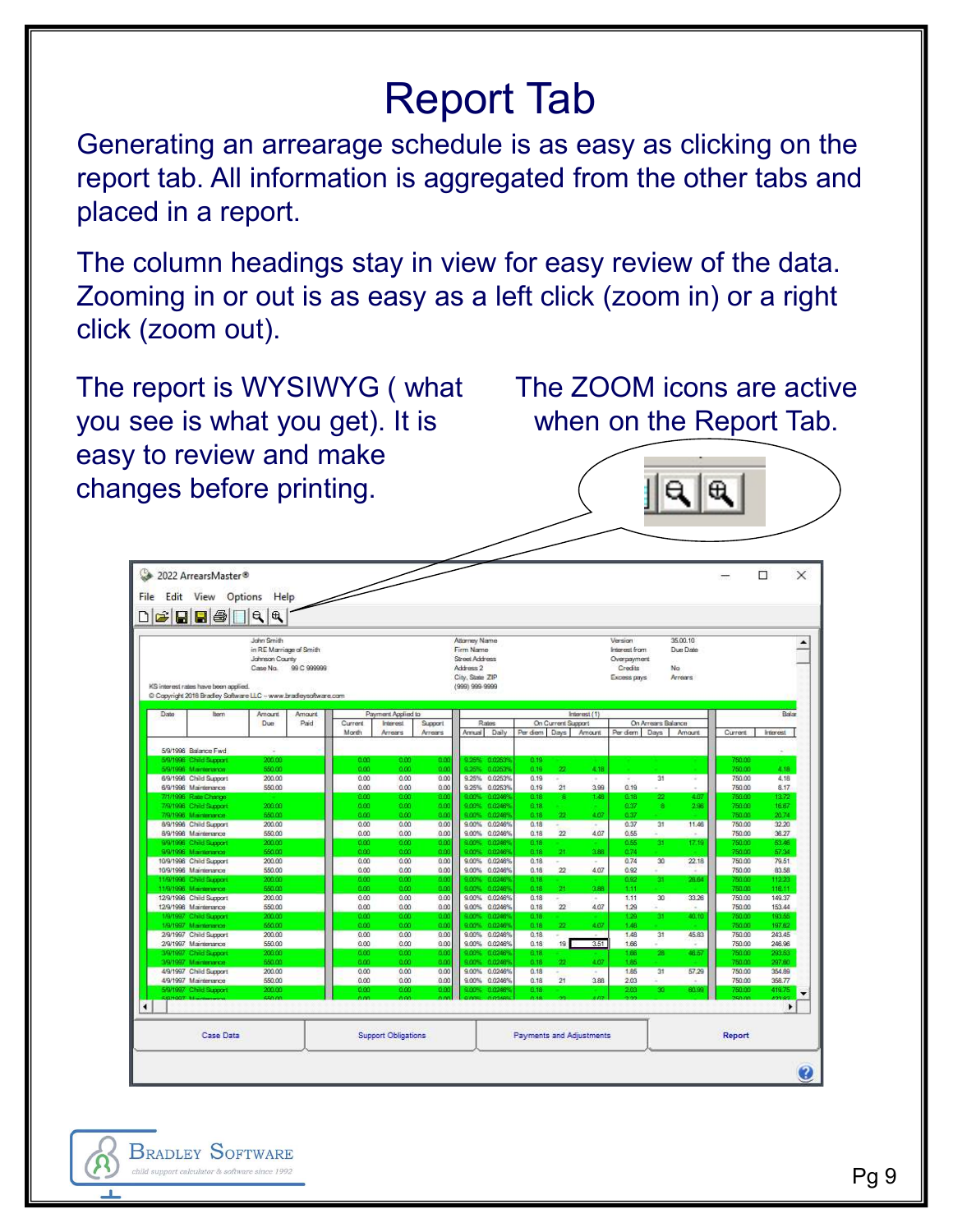# **Output**

The ArrearsMaster™ outputs a schedule showing all obligations and payments with interest. The report organization can change depending on the state being used for interest calculations.

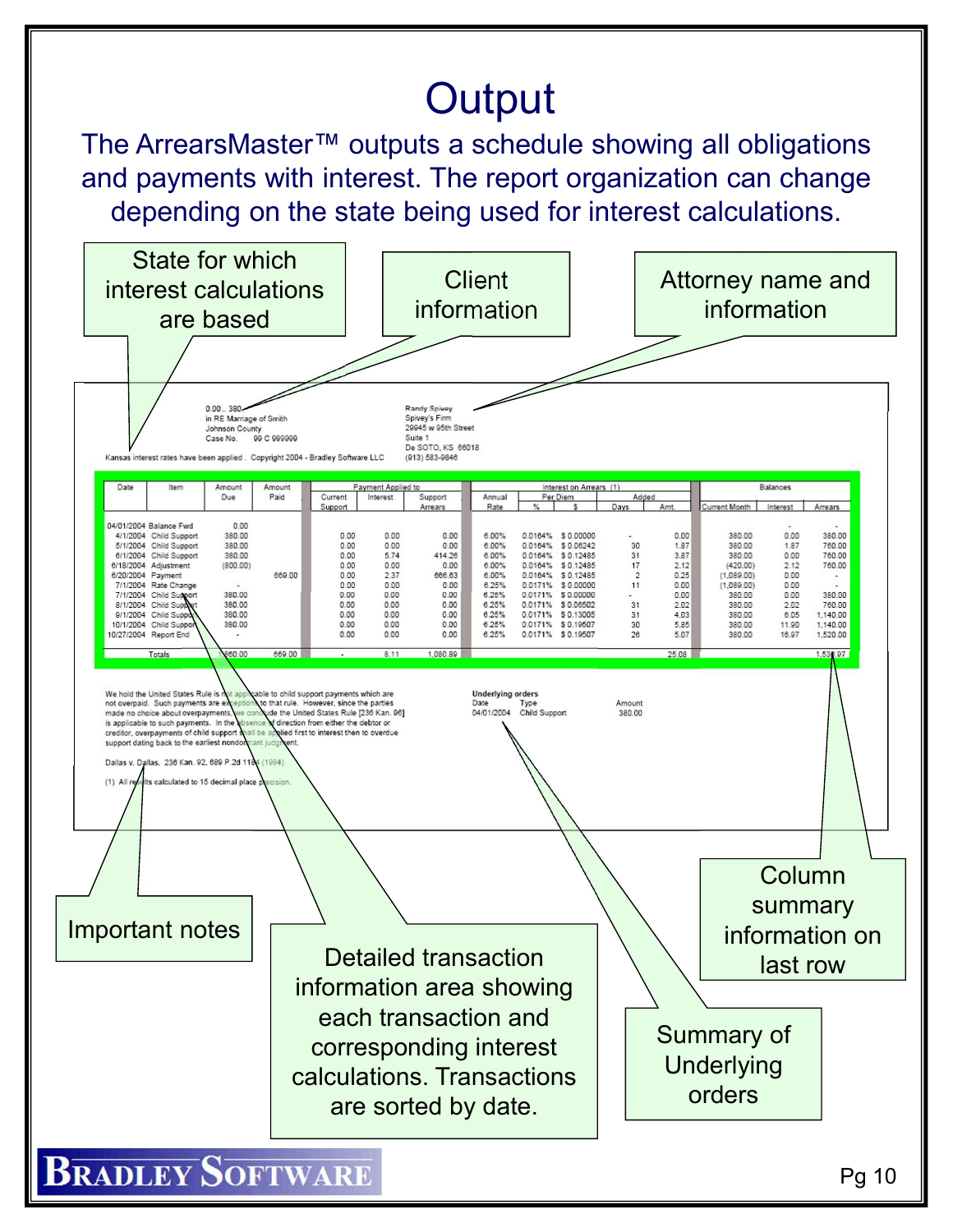## Features of the main toolbar



Using the quick-access icons on the toolbar, you can (from left to right): Fried of the schedule<br>
• Prince for use in the top into the schedule<br>
• Open an ewischedule<br>
• Save the current schedule<br>
• Save the current schedule under a new name<br>
• Print the schedule for use in court, mediation, or<br> Using the quick-access icons on the toolbar, you can<br>
(from left to right):<br>
• Open a new schedule<br>
• Open an existing schedule<br>
• Save the current schedule<br>
• Save the current schedule under a new name<br>
• Print the schedu

- 
- 
- 
- 
- negotiations (from left to right):<br>
• Open a new schedule<br>
• Open an existing schedule<br>
• Save the current schedule<br>
• Save the current schedule under a new nam<br>
• Print the schedule for use in court, mediatior<br>
• Turn off the calculat Open an existing schedule<br>
Save the current schedule<br>
Save the current schedule under a new nar<br>
Print the schedule for use in court, mediatio<br>
negotiations<br>
Turn off the calculator drop down feature.<br>
Edit the report head
- 
- 
- Open a new schedule<br>
 Save the current schedule<br>
 Save the current schedule under a new name<br>
 Print the schedule for use in court, mediation, or<br>
 Print the schedule for use in court, mediation, or<br>
 Turn off the c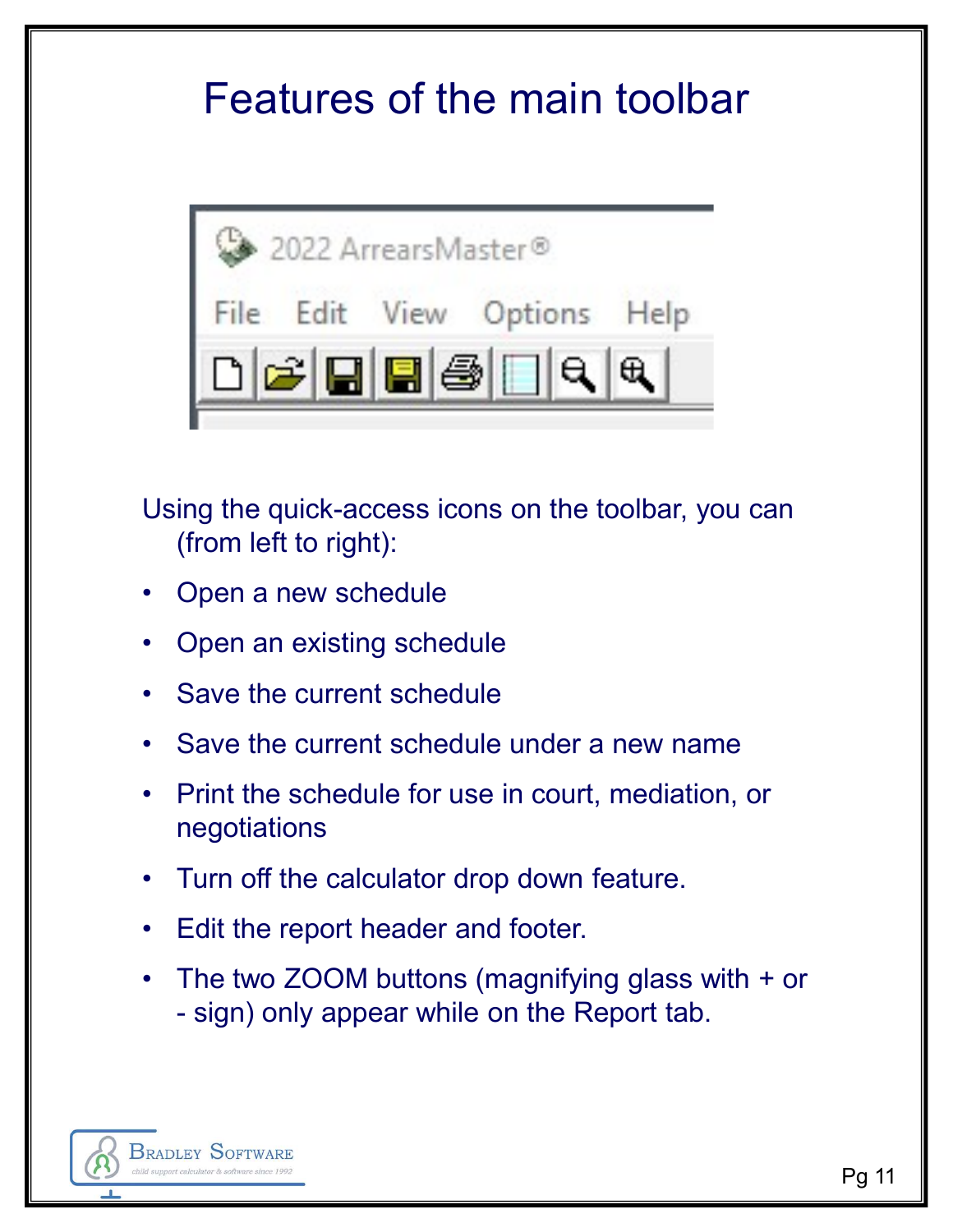#### The pull-down menus

#### The FILE Menu

| File Edit     | View Preferences | Help |                                                                   |
|---------------|------------------|------|-------------------------------------------------------------------|
| New           |                  |      |                                                                   |
| Open          |                  |      |                                                                   |
| Save          |                  |      |                                                                   |
| SaveAs        |                  |      |                                                                   |
| Page Setup    |                  |      |                                                                   |
| Printer Setup |                  |      |                                                                   |
| Print         |                  |      |                                                                   |
|               |                  |      | 1 - c:\PROGRAM FILES\BRADLEY\SUPPORT\Evaluation.AM8               |
|               |                  |      | 2 - C:\Program Files\Bradley\SUPPORT\balforwardonly.AM8           |
|               |                  |      | 3 - G:\Bradley Software\Comunications\2004\2004-09-25\Drussel.AM8 |
|               |                  |      | 4 - C:\Program Files\Bradley\SUPPORT\default.AM8                  |
|               |                  |      | 5 - c:\PROGRAM FILES\BRADLEY\SUPPORT\Evaluation.AM8               |
|               |                  |      | 6 - C:\Program Files\Bradley\SUPPORT\test.AM8                     |
|               |                  |      | 7 - C:\Program Files\BRADLEY\SUPPORT\Evaluation.AM8               |
|               |                  |      | 8 - G:\BRADLE~2\COMUNI~1\2004\201C26~1\WEDEBR~1.AM8               |
| Exit          |                  |      |                                                                   |

The FILE menu gives you access to features related to managing arrears schedules. You can open a new or existing schedule, save or save as another name. Printing and printer set up is done here. Page setup allows you to control page header and footer text

The last 8 schedules opened are also listed here for quick access to them.

The Edit menu is where you can add or remove rows of transactions. Just highlight a grid row then select what you want to do.

#### The Edit Menu



#### The VIEW Menu

|  | Se> ArrearsMaster™ |                                                                                 |  |
|--|--------------------|---------------------------------------------------------------------------------|--|
|  |                    | File Edit   View Preferences Help                                               |  |
|  |                    | $\mathcal{Z}$ $\begin{bmatrix} \blacksquare & \square \end{bmatrix}$ Case Notes |  |
|  |                    |                                                                                 |  |

**BRADLEY SOFTWARE** 

The View menu generates the case notes for this arrears schedule. This is a quick way to document special issues about this arrears schedule.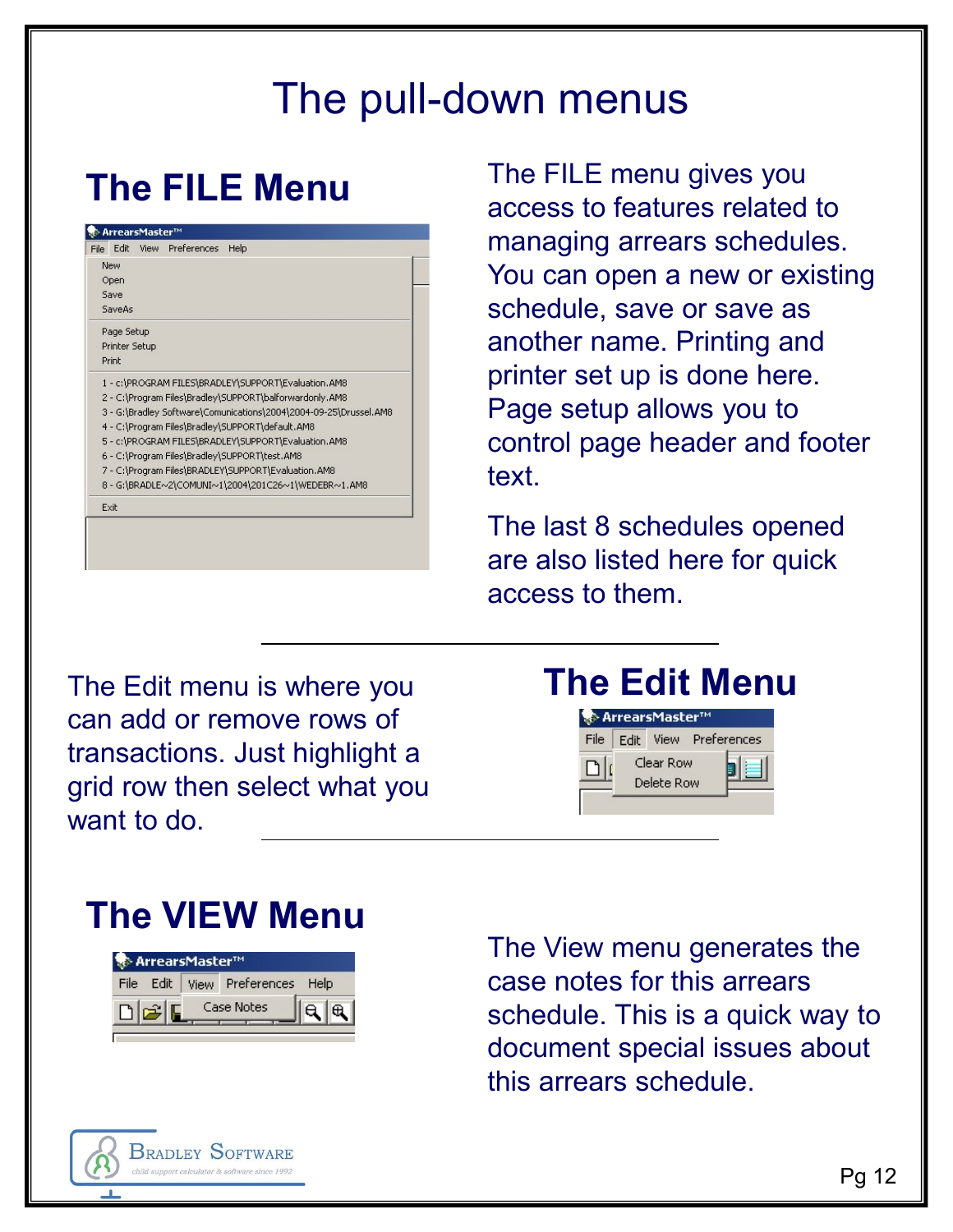# The pull-down menus (cont'd.)

#### The HELP Menu

|           | e HELP Menu                                                                                                 |
|-----------|-------------------------------------------------------------------------------------------------------------|
|           | File Edit View Options Help                                                                                 |
|           | <b>Help Topics</b><br>F1                                                                                    |
|           | Updates<br>Jahrn<br>in RE<br>Purchase a license                                                             |
|           | Jahre<br>Caron<br><b>Transfer License</b>                                                                   |
|           | KS interest rates have been applied.<br>Sign Up For Our Newsletter<br>C Copyright 2018 Bradley Software LLC |
|           | <b>Contact Bradley Software</b><br>Date<br>Totern                                                           |
|           | About the Bradley ArrearsMaster®                                                                            |
|           | The HELP menu is where you can:                                                                             |
|           |                                                                                                             |
| $\bullet$ | Get HELP - full context sensitive help for the                                                              |
|           | program                                                                                                     |
|           |                                                                                                             |
|           | • Check Internet for Program Updates - this checks                                                          |
|           | our website for the most current updates.                                                                   |
| $\bullet$ | Register, transfer, or purchase a license here.                                                             |
|           |                                                                                                             |
| $\bullet$ | <b>Provide feedback to Bradley Software</b>                                                                 |
| $\bullet$ | <b>Contact Bradley Software or get version</b>                                                              |
|           | information.                                                                                                |
|           |                                                                                                             |

- program
- our website for the most current updates. For the HELP menu is where you can:<br>
• Get HELP menu is where you can:<br>
• Get HELP - full context sensitive help for the program<br>
• Check Internet for Program Updates - this checks<br>
our website for the most current updates
- 
- 
- **information**

Note: The program also includes an auto-update features that will automatically check our website for updates every 30 days.

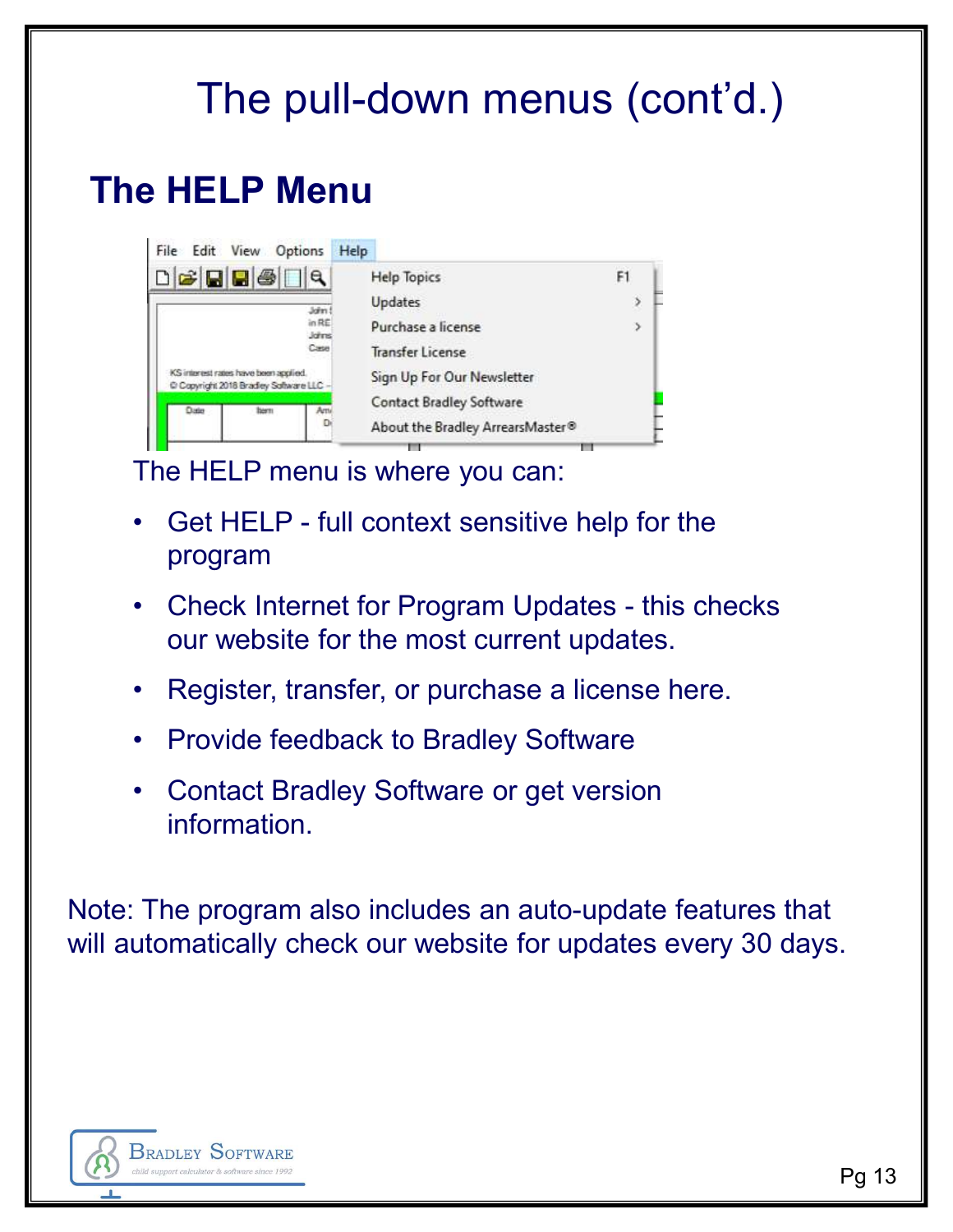#### **Preferences**

Using the PREFERENCES screen, you can customize the program to fit your practice and office organization

| ArrearsMaster® 2022                                                                       |                                                                                                                                          |                                                                                |  |
|-------------------------------------------------------------------------------------------|------------------------------------------------------------------------------------------------------------------------------------------|--------------------------------------------------------------------------------|--|
| SaveExit Exit Help                                                                        |                                                                                                                                          |                                                                                |  |
| <b>Values for Current Calculation Only</b><br>Prepared By:                                |                                                                                                                                          |                                                                                |  |
| <b>Attorney Name</b>                                                                      | Attorney Name                                                                                                                            |                                                                                |  |
| Firm Name                                                                                 | <b>Firm Name</b>                                                                                                                         |                                                                                |  |
| <b>Street Address</b>                                                                     | <b>Street Address</b>                                                                                                                    |                                                                                |  |
| Address Line 2                                                                            | Address 2                                                                                                                                |                                                                                |  |
| City, State, Zip                                                                          | City, State ZIP                                                                                                                          |                                                                                |  |
| Telephone                                                                                 | $(999)$ 999-9999                                                                                                                         |                                                                                |  |
| <b>Select Payment Application</b><br>and then to:<br><b>Unpaid Support</b>                | Apply payment to current support<br>$\mathbf{r}$                                                                                         | Calculate Interest from:<br>FDD (from due date)<br>회                           |  |
| Values for ALL Calculations<br>Default File Location<br>C:\program files\bradley\support\ |                                                                                                                                          | Get Previous Years Settings<br>Change                                          |  |
| <b>Other Settings</b><br>Show Splash Screen at Startup                                    | Apply settings to previous worksheets when opened<br>Print Column Headings on each page<br>Alternate Colors on report when month changes | Apply Credits Forwrard<br>AutoSave is OFF<br>change<br>Cancel<br>Save<br>color |  |
| <b>Payment options</b>                                                                    |                                                                                                                                          | The Other Settings area is                                                     |  |
|                                                                                           |                                                                                                                                          | used to:                                                                       |  |
| Control how the payments                                                                  |                                                                                                                                          |                                                                                |  |
| are applied<br>Control the priority of the                                                |                                                                                                                                          | Control the display of the<br>splash screen upon program<br>start-up           |  |
|                                                                                           |                                                                                                                                          |                                                                                |  |
| payment.                                                                                  |                                                                                                                                          | Control how the attorney<br>name is displayed                                  |  |

#### Payment options

- are applied **All Control the display of the**
- payment.

- splash screen upon program start-up
- name is displayed
- display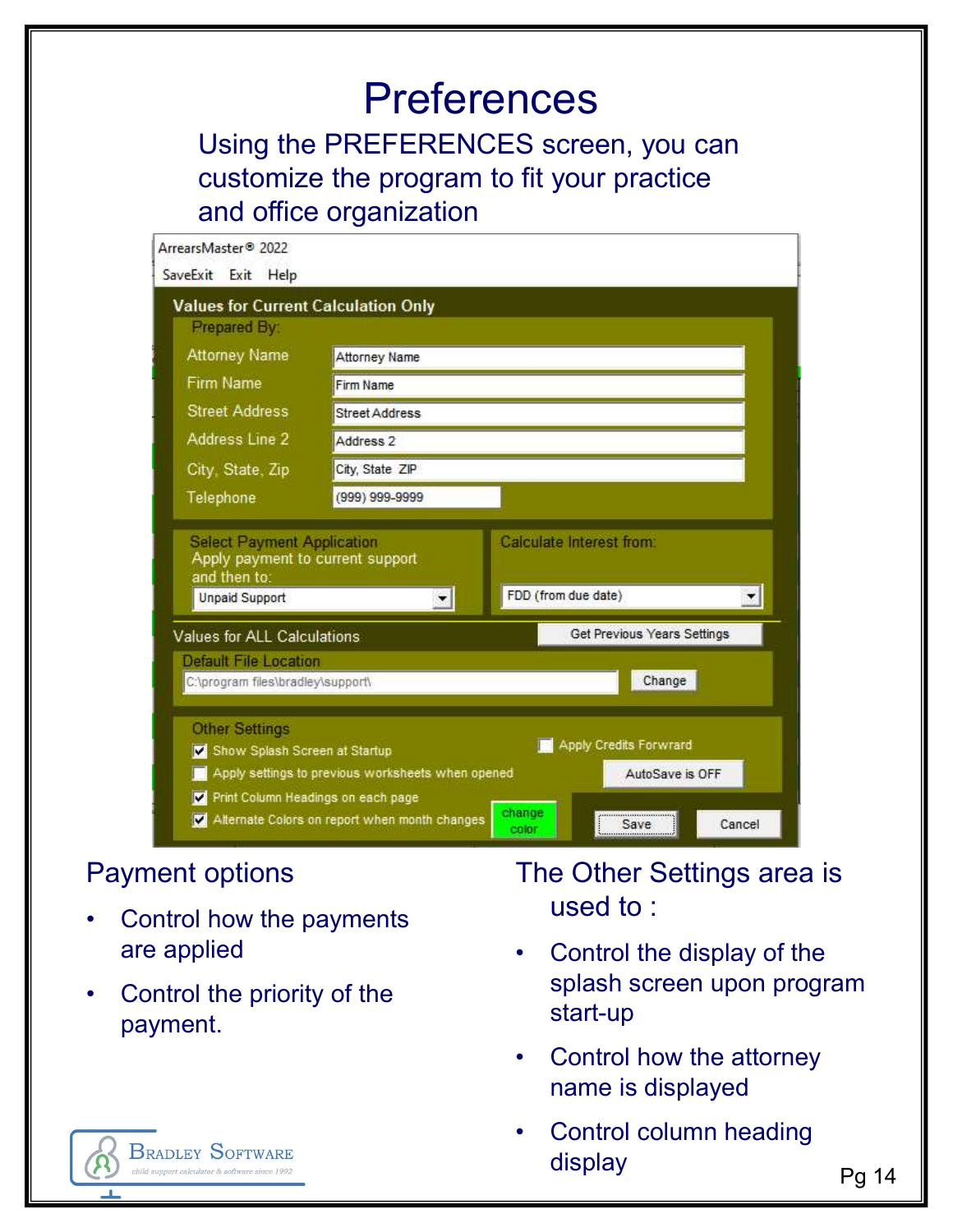

# Program minimum requirements

The minimum system requirements to run the **Gram minimum requirements<br>
gram minimum requirements<br>
inimum system requirements to run the<br>
by ArrearsMaster® Calculator are:<br>
• Intel Core i-3 processor or equal<br>
• 20mb free hard disk space<br>
• 4gb RAM (more is always b** 

- 
- 
- 
- 
- **gram minimum requirements**<br>
inimum system requirements to run the<br>
ey ArrearsMaster® Calculator are:<br>
 Intel Core i-3 processor or equal<br>
 20mb free hard disk space<br>
 4gb RAM (more is always better)<br>
 Display monitor **gram minimum requirements**<br>
inimum system requirements to run the<br>
ey ArrearsMaster® Calculator are:<br>
• Intel Core i-3 processor or equal<br>
• 20mb free hard disk space<br>
• 4gb RAM (more is always better)<br>
• Display monitor available "service packs" have been installed. inimum system requirements to run the<br>
ey ArrearsMaster® Calculator are:<br>
• Intel Core i-3 processor or equal<br>
• 20mb free hard disk space<br>
• 4gb RAM (more is always better)<br>
• Display monitor capable of 1024 x 768<br>
• Wind inimum system requirements to run the<br>
ey ArrearsMaster® Calculator are:<br>
• Intel Core i-3 processor or equal<br>
• 20mb free hard disk space<br>
• 4gb RAM (more is always better)<br>
• Display monitor capable of 1024 x 768<br>
• Wind
- 
- using a Windows emulator such as that found at www.parallels.com

The program is available in standalone and networked versions.